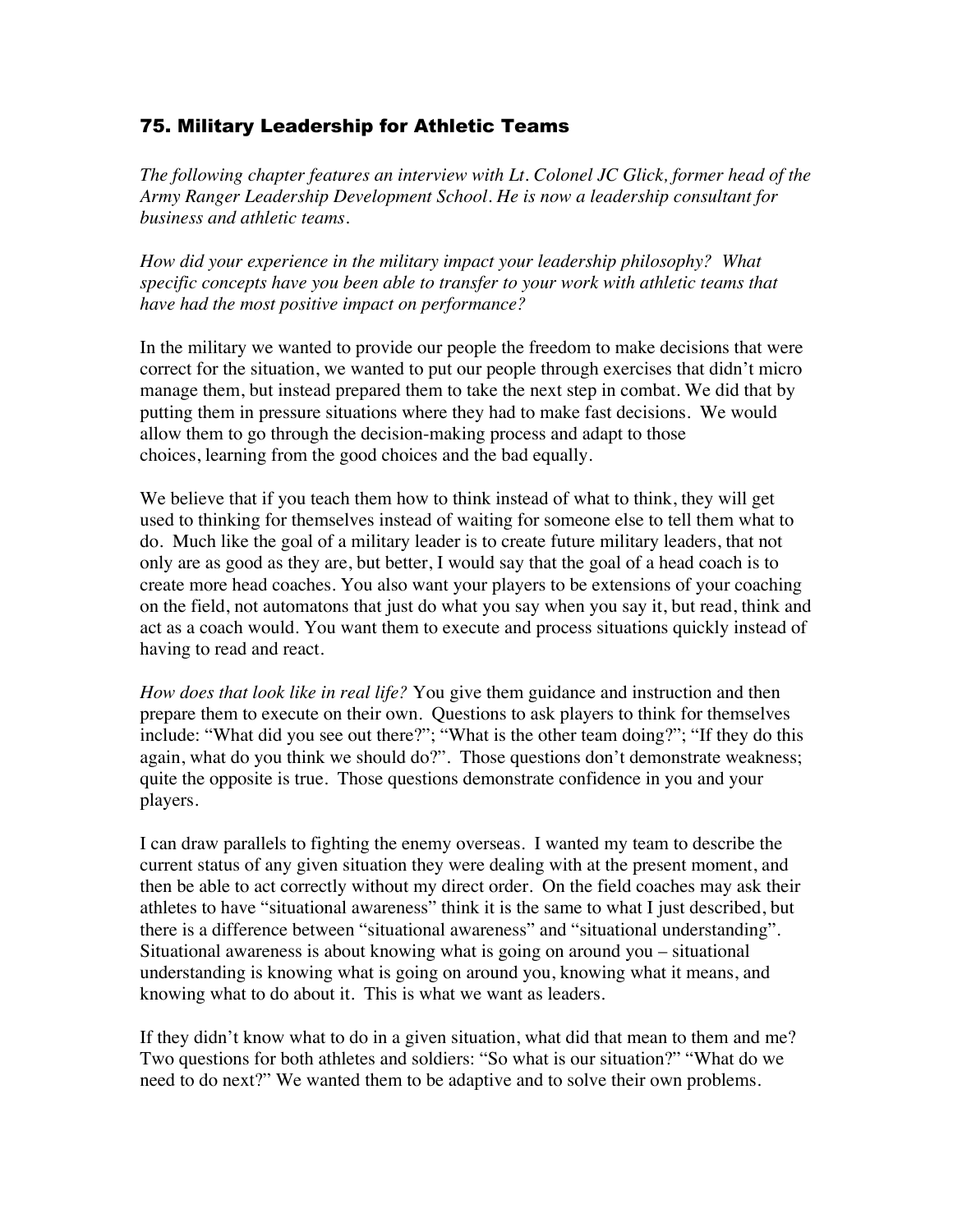*Defining the culture. Making a culture deliberate. How can sports teams accomplish this? What are the primary roles for the coach and athlete to make this a reality?*

Great cultures are built from the people up and then driven from the top down. The team should set the core values in context and the coach should make sure they and their players are living by those values.

It's important to avoid what I call 'bumper sticker leadership'. For example, a team may have a statement in the locker room that says, "Work hard every day." This isn't well defined and people from different backgrounds and experiences will look at hard work differently. There are competing ideas to what this means. So, it's crucial to define specific parameters of hard work means to the majority of your team. This context matters so everyone knows how to live by the values they establish.

Also, it's important to note that some of the players who may offer the most "push back" can also be some of your higher aspiration team leaders. They may have specific ideas on how things should operate, and when you give them a voice in the development of culture, they don't need to "buy-in"; it is their thoughts so they are "in" already". To get more buy in, ask the athletes what they want. Also, ask them how negative actions by themselves or another player, or by you as the leader, impacts the entire team. Get them to think through how actions have a cause and affect on culture.

Come up with a culture statement. Who are we as an organization? This can be specific and generic at the same time.

**Example**: With the Rangers, we have something called The Ranger Creed. In this creed there are Ranger values, in context, that are both specific enough to tell you what your actions should be, but generic enough to have multiple applications. A line in the creed states – "Never shall I let a fallen comrade to fall into the hands of the enemy." This could mean carrying our Fallen Rangers over mountainous terrain to ensure they were safe. But it could also mean making sure someone doesn't have too many drinks and leaves the bar on time. The purpose was to look out for your brothers.

One of the rules is to, "Never lie to another ranger or officer." Sometimes you may have to lie in a given situation to protect vital information. However, you must always be totally honest with those you work and serve with.

Back to defining what hard work is. Does that mean 50 hours in the weight-room? That's obviously too much. When you ask an athlete what they think hard work looks like, they will most likely tell you (as the coach) what they think you want to hear. The key is to let them know there are no correct/incorrect answers. You can coax out an honest response using humor at times.

The key is to get players to discuss what hard work looks like. Keep in mind, an inner city kid and a kid from the suburbs might have a different ideas of what a particular value looks like, just like people from all over the world see things differently. The goal is to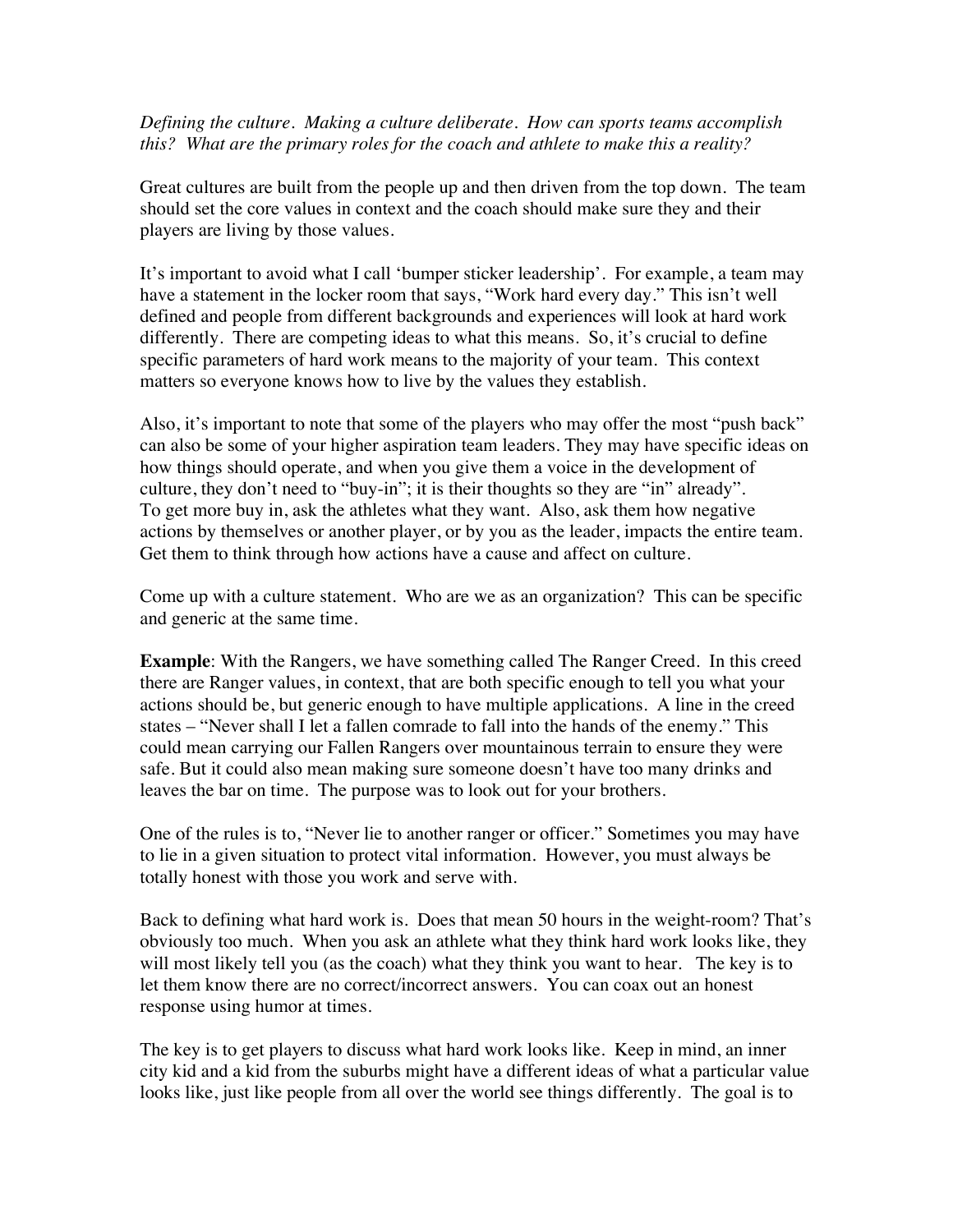get everyone in your organization to see each value the same and understand how to apply it appropriately depending on the context. Is 'thinking' part of hard work? Is 'looking after your teammates best interest' hard work? Just get players to use next level thinking to arrive at a common definition. Tell your players, "Hey, it's ok for us to have different opinions, but as a team we all need to see it the same way, and we will come to that consensus together."

The bottom line is that if it's not unethical, immoral, illegal, or unsafe, you can define your own leader principles. There are many ways to arrive at a common purpose through spirited debate.

*From your time as a Ranger, did you do any beneficial team building activities that work well with sports teams? Describe one or two.*

With the Rangers, we always worked as part of a team, the smallest being a two-person buddy team. The goal was to force people to problem solve together. The training involved creating shared hardships we had to work through together to solve. We would get a chance to rehearse what we would do together to reach solutions and solve problems.

**Example**: Let's say you have a tutor for study hall. Instead of a tutor mentoring the player, make athletes pair up and help each other out academically.

**Example 2**: Let's say you have a player, maybe a walk on who really excels at understanding the playbook. Instead of having the coach spend a lot of time on the ten percent of the team who can't seem to master what they should be doing X and O wise, have that walk on impart their knowledge to others. These guys can be like substitute coaches who can talk through everything they are seeing on the field. You may often find that more talented players can learn from less talented or walk-ons, because they feel more comfortable talking to another player instead of a coach with questions they may have.

Back to the Army. I would often have to test my Soldiers, and in some tasks the first goround, maybe only 50 percent could pass. I would have those 50 percent teach the other half how to pass the test. When I used this method, it only took half the time for everyone to pass, instead of the full time of teaching them by myself.

*Developing capacity versus having a top down culture of obedience. Can you share what a good culture versus a toxic or poor culture looks like? Can you give a few examples of what developing capacity looks like on a sports team?*

It's easy to spot a culture that isn't working for the organization. Coaches enforce a culture of critique that often involves degrading statements toward players or athletes getting punished for the smallest reasons or mistakes.